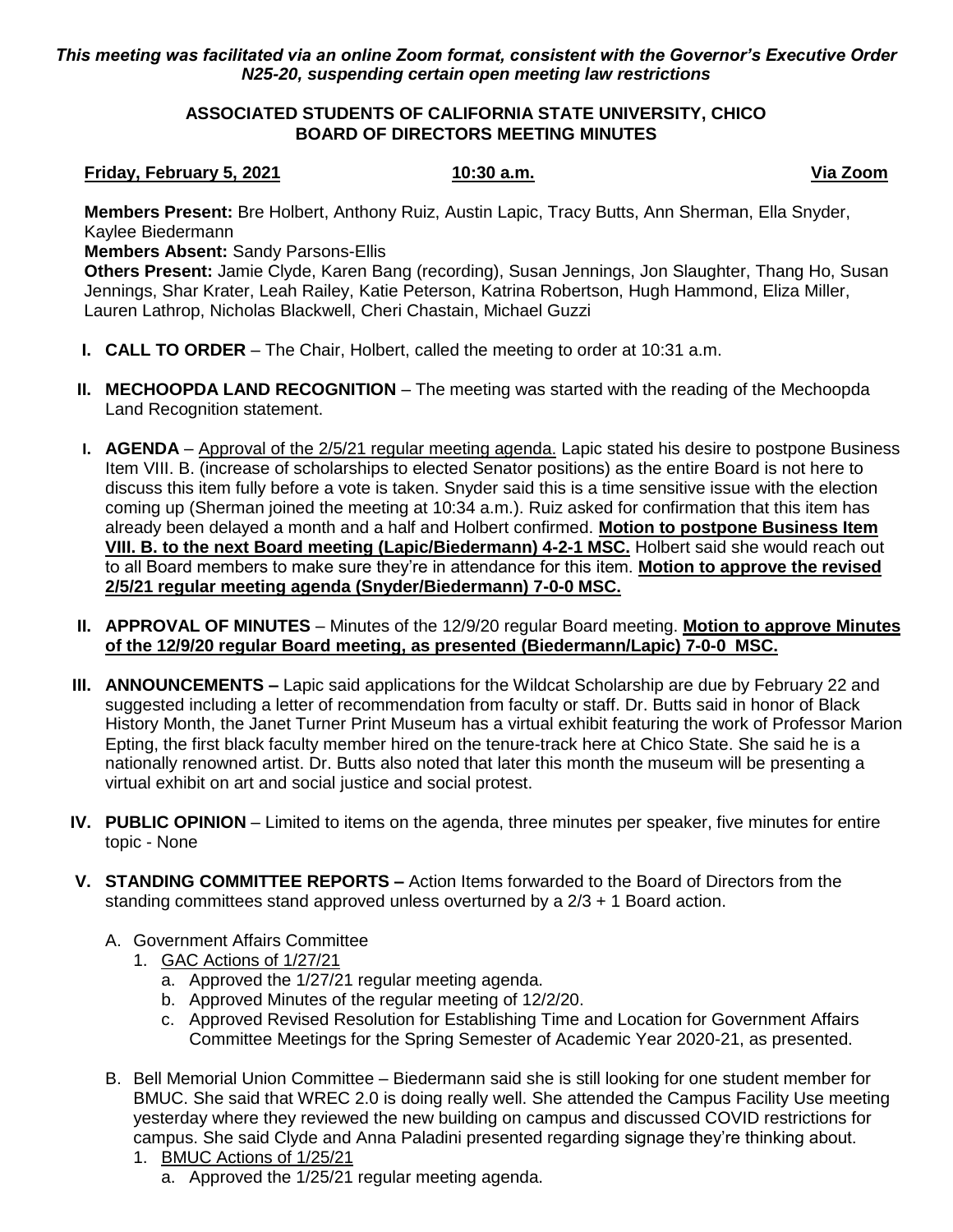- b. Approved Minutes of the Special meeting of 12/8/20.
- c. Approved Revised Resolution for Establishing Time and Location for Associated Students Bell Memorial Union Committee Meetings for the Spring Semester of Academic Year 2020-21, as presented.
- C. Associated Students Businesses Committee
	- 1. ASBC Actions of 2/1/21
		- a. Approved the 2/1/21 regular meeting agenda.
		- b. Approved Minutes of the regular meeting of 12/7/20.
		- c. Approved Revised Resolution for Establishing Time and Location for Associated Students Businesses Committee Meetings for the Spring Semester of Academic Year 2020-21, as presented.

## **VI. BUSINESS**

- A. Action Item: Approval of Revised Resolution for Establishing Time and Location for Associated Students Board of Directors Meetings for the Spring Semester of Academic Year 2020-21. **Motion to approve Revised Resolution for Establishing Time and Location for Associated Students Board of Directors Meetings for the Spring Semester of Academic Year 2020-21, as presented (Lapic/Sherman) 7-0-0 MSC**
- B. Action Item: Approval to increase scholarship for Elected Officer Senator positions by 2.5% for four consecutive years effective with the 2021-22 term of office, as presented. **Motion to approve increasing scholarship for Elected Officer Senator positions by 2.5% for four consecutive years effective with the 2021-22 term of office, as presented.** This item was postponed to the next Board meeting.
- C. Information Item: Climate Action Plan Endorsement Guzzi said over the last couple of years they've been aggressively improving and updating their sustainability initiatives on campus, which has been spear headed by Chastain. He noted the Strategic Plan, as well as the Master Plan were updated, and explained that this Climate Action Plan is synced up with the other two plans to get the campus towards their goal of sustainability, updating the campus and making it more student focused. Guzzi said this plan has been endorsed by Academic Senate to move this plan forward and he would like to obtain the support of the AS, too. Chastain noted the document was included in the agenda packet. She provided an overview of the formation of the document, what's included in it, as well as the direction they would like to go moving forward. She said the first Climate Action Plan was adopted in 2011 and reviewed the initial recommendations and whether or not they were completed. She noted that climate change resilience was not included in the original plan. Chastain said the campus has made a Climate Commitment, which is administered through a program called Second Nature. She explained that the Climate Commitment is technically two separate commitments – The Carbon Commitment and the Resilience Commitment, and provided an overview of both. A chart regarding emissions was presented and Scopes 1, 2 and 3 of the chart were reviewed. Chastain noted that as of 2018, they have reduced carbon emissions by 34.8% and are.aiming for carbon neutrality by 2030. She said a Strategic Energy Master Plan is also being prepared which will address natural gas combustion and electricity use and outline the path to neutrality. Chastain reviewed the improvements they are planning to do on campus, which includes solar panels being placed on both the BMU and the WREC. Climate change resilience strategies and other plan components were also reviewed. Discussion was held. Holbert said this will be brought back to the Board for their approval of endorsement of this plan.
- D. Discussion Item: 11/30/20 Activity Fee Fund Budget vs. Actual Slaughter said it was another great month and said the benchmark was 41.7%. He noted Income collected at 61%, Other expenses just a little over 25%.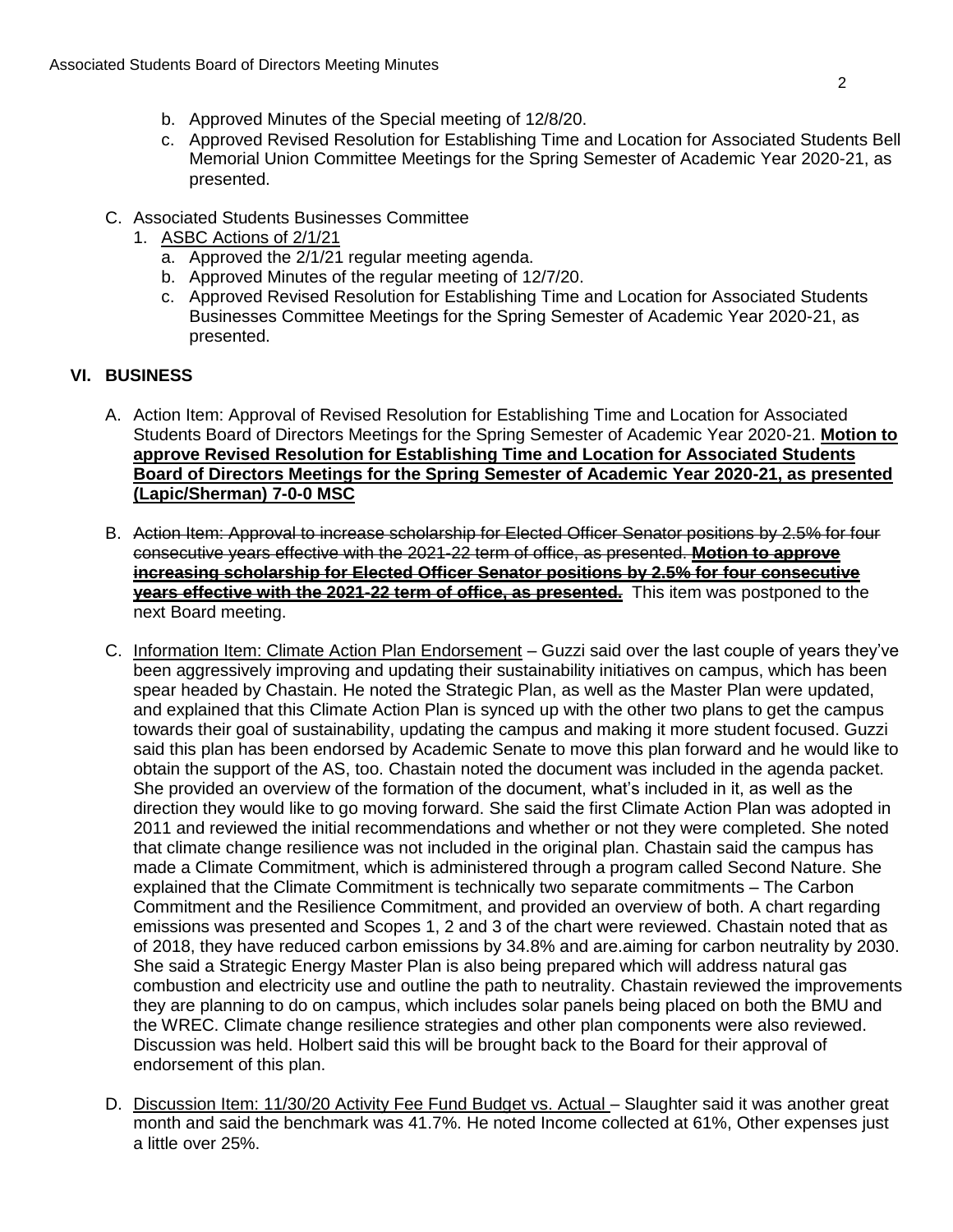- E. Discussion Item: 11/30/20 Combined Student Union and WREC/AO Summary Income and Expense Statement – Biedermann reviewed, noting the Student Union has expensed 22.35% of the approved annual budget and generated 46.53% of projected income.
- F. Discussion Item: 11/30/20 Dining Services Financials Lapic provided an overview and reminded that they're going for net zero income for this year's budget.
- G. Discussion Item: 11/30/20 AS Wildcat Store Financials Lapic reviewed, noting Income at \$17,656, Net Increase (Decrease) at (\$47,280) net decrease for the month, Commission Income of \$127,089 YTD.
- H. Discussion Item: 10/31/20, 11/30/20 and 12/31/20 Follett Wildcat Store Financials Lapic reviewed, noting Textbooks saw an increase of 192% due to the dramatic increase of adoption percentage for Winter Session. Overall, December sales were down 63%.
- I. Discussion Item: 12/31/20 Activity Fee, Student Union, Auxiliary Activities and Corporate Services Fund Capital Expenditure Reports – Jennings provided an overview, noting that with the exception of the Student Union, there have been no purchases so far this year. Several projects are in the works.
- J. Director of University Affairs Report Snyder said SAS had their first meeting last week and they are held from 2:30 to 4:30 p.m. on Fridays, bi-weekly. They are having a SAS R&R meeting this week. She attended University Academic Senate yesterday and explained that two new students, Emily Bruns and Duncan Young, will be joining University Academic Senate as Holbert can't attend and another student stepped down. Snyder said EPPC and FASP meetings will be held next week.
- K. Director of Legislative Affairs Report Ruiz said at the recent CSSA meeting they laid out plans for the March 7 CHESS Conference. Five to six students from each campus will be allowed to attend and he will most likely be bringing his students from LAC. He said CSSA is looking at different legislation to adopt and support. He noted their Finance Committee postponed their action item regarding the revised Student at Large Travel Policy. • Ruiz said he is still working on a meeting time for LAC.
- L. University Vice Presidents' Reports Sherman said that in preparation for the fall schedule, they're trying to figure out what kind of COVID testing will be available, as well as when everyone returns, trying to avoid everyone getting sick. She said they have a pilot project for this spring semester of testing 110 students in the residence halls at UV, and after spring break testing the Athletics teams that are coming back. She said they need to ensure student success and keep everyone safe at the same time. • Sherman said the Governor put out his proposed budget for the CSU and the state as a whole. She said it wasn't quite what they had hoped for but was happy the CSU got \$144 million in base funding. She said it also includes \$200 million in one-time money and about \$15 million for basic needs. Holbert asked if there is any lobbying being done so that funding across the higher education system is equitable. Sherman said now that the Governor's budget has been put forward, there are a variety of lobbying conversations happening and Advocacy Day has an impact on those decisions as well. She said she would like to see it at 40/60 between the CSU and UC since we have more students and campuses. • Ruiz asked if there's an update or timeline regarding when disbursements will be available for students for the Federal relief package. Sherman said rules coming out of the Department of Education have been significantly delayed. She said a bill was passed in late December; however, when Betsy DeVos resigned in January, there was no one there for guidance. She said they have about \$10 million for that fund, plus additional money was spent on students the last time that weren't eligible for the CARES Act. This year she expects they will have a similar process and noted they are looking to see if they could put money right into students' accounts to alleviate the issue of students not cashing their checks.
- M. Faculty Representative Report Dr. Butts said faculty just finished a tentative fall 2021 schedule. She said there are a number of challenges in trying to find the right mix of classes, and classes that can